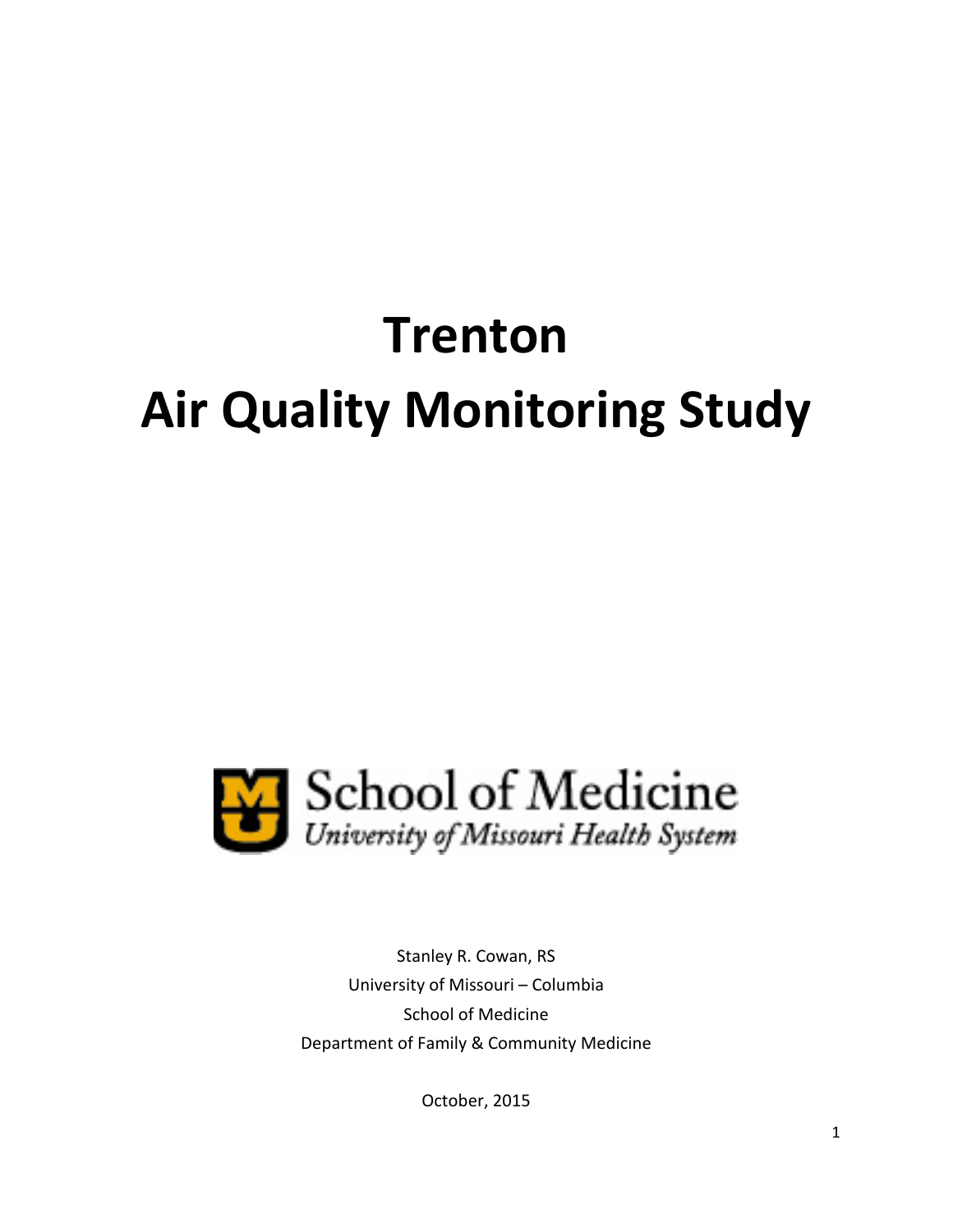# **Executive Summary**

Secondhand smoke was classified in 1992 by the U.S. Environmental Protection Agency (EPA) as a cause of cancer in humans. It contains more than 7,000 chemicals of which more than 250 are known to be poisonous. For such a substance, there is no minimum safe level of exposure. The 2006 U.S. Surgeon General's Report, reviewing thousands of research studies, finds secondhand smoke is a cause for stroke, emphysema, bronchitis, asthma, respiratory infections, Sudden Infant Death Syndrome and other illnesses. Secondhand smoke is responsible for almost 50,000 deaths per year from heart disease and lung cancer in nonsmokers. The 2006 Surgeon General's Report concluded that policies for smokefree environments are the most effective method of reducing secondhand smoke exposure in public places and workplaces.

Smokefree policies are becoming the social norm and have been associated with reduced rates of hospitalizations for heart attacks, strokes, emphysema, asthma, bronchitis and pneumonia.

This study compared air quality in Trenton public places and workplaces to the EPA Air Quality Index. Indoor air quality for fine particulate matter pollution  $(PM<sub>2.5</sub>$  particles) was sampled in 9 public places on October 23, 2015. Six locations had smoking indoors; the other three did not. The EPA determined that even short term exposure to  $PM<sub>2.5</sub>$  air pollution can aggravate irregular heartbeat, set the stage for heart attacks and, for those with heart disease, can cause a heart attack with no warning symptoms.

Key findings of this study include:

- Particulate matter air pollution for
	- o The 6 smoking locations averaged 110  $\mu$ g/m<sup>3</sup> (EPA rating of "unhealthy").
	- $\circ$  The 3 non-smoking locations averaged 16  $\mu q/m^3$  (EPA rating of "moderate").

The level of particulate matter air pollution was over 14 times higher in places where smoking occurred compared to those where smoking did not occur.

- Due solely to their occupational exposure, a full-time employee in a Trenton public place that allows smoking would be exposed to 167% the EPA's average annual limit for particulate matter air pollution during an 8-hour workshift.
- On average, only 7.3% of people were actively smoking in the locations where smoking was permitted. This is slightly greater than  $1/5<sup>th</sup>$  the adult smoking prevalence of 34.4% for Grundy County. This refutes a commonly held misperception that a high percent of hospitality industry customers or employees smoke.

Findings of this study are consistent with those of similar previous studies that found that approximately 90% or more of the fine particle pollution could be attributed to secondhand smoke.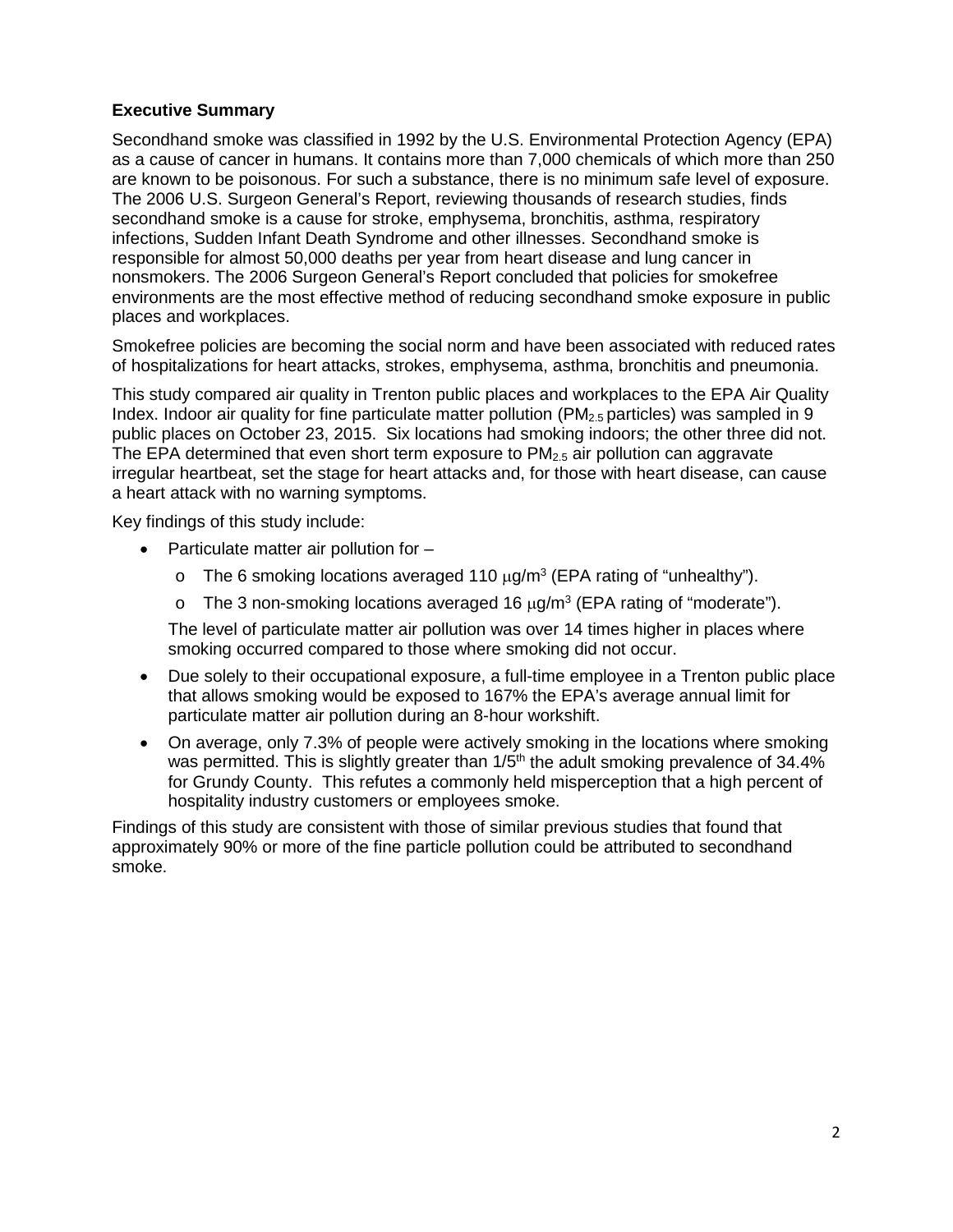## **Introduction**

Secondhand smoke contains more than 7,000 chemicals, of which more than 250 are known to be either toxic and/or carcinogenic, and by itself was classified in 1992 by the U.S. Environmental Protection Agency as a human carcinogen.<sup>[1](#page-4-0)</sup> Exposure to secondhand smoke is responsible for an estimated 35,000 deaths per year from heart disease and lung cancer in nonsmokers.<sup>[2](#page-4-1)</sup> The U.S. Surgeon General issued reports in 1984 and 2006 concluding secondhand smoke was also a cause for stroke, emphysema, bronchitis, asthma, respiratory infections, Sudden Infant Death Syndrome and other illnesses. The Surgeon General also concluded there is no safe level of exposure to secondhand smoke.<sup>1,[3](#page-4-2),[4](#page-4-3)</sup>

With specified exemptions, Missouri state law requires all public places to prohibit smoking unless designated smoking areas are provided. Such designated areas are not to exceed 30% of its entire space. Missouri state law does not preempt local governments from enacting more stringent smokefree ordinances.

Trenton does not have any ordinance addressing smoking in public places.

Policies prohibiting smoking are the most effective method for eliminating secondhand smoke exposure in public places and workplace environments. While many businesses voluntarily establish smokefree policies, the hospitality industry (including restaurants, bars, bowling alleys, etc.), representing approximately 10-14% of workplaces, has been slow to enact smokefree policies. Consequently, workers and patrons are exposed to secondhand smoke. An increase in state and local smokefree ordinances across the United States has resulted in declining secondhand smoke exposure among the overall U.S. population, [5](#page-4-4) but a majority of Missouri municipalities and populations remain without comprehensive smokefree laws.

To protect public health, the U.S. Environmental Protection Agency (EPA) issued National Ambient Air Quality Standards which include fine particulate matter as one of the criteria pollutants. The EPA first issued standards for daily exposure to pollution consisting of particulate matter of 2.5 microns in size ( $PM_{2.5}$ ) in 1971 with periodic revisions, the latest in 2006 and currently in a public comment period. Current EPA standards based on review of thousands of peer-reviewed scientific studies recommend exposure during a 24-hour period to be not greater than 35 µg/m<sup>3</sup>. Further, over the period of a year a person's exposure should not have a daily average of more than 15 micrograms per cubic meter ( $\mu$ g/m<sup>3</sup>). EPA assigned levels for PM<sub>2.5</sub> ranging from "good" to "hazardous" with accompanying health advisories as presented in Table 1. [6](#page-4-5) Because the impact on health is the same regardless of whether the air is in an outdoor or indoor environment, the EPA index is a valuable measure of health risk.

| <b>Air Quality</b>                | $PM_{2.5}$ (µg/m <sup>3</sup> ) | <b>Health Advisory</b>                                                                                                                                                             |
|-----------------------------------|---------------------------------|------------------------------------------------------------------------------------------------------------------------------------------------------------------------------------|
| Good                              | $\leq 15$                       | None                                                                                                                                                                               |
| Moderate                          | $16 - 35$                       | Unusually sensitive people should consider reducing prolonged or heavy<br>exertion                                                                                                 |
| Unhealthy for<br>Sensitive Groups | 36-55                           | People with heart or lung disease, older adults and children should reduce<br>prolonged or heavy exertion                                                                          |
| Unhealthy                         | 56-150                          | People with heart or lung disease, older adults and children should avoid<br>prolonged or heavy exertion.<br>Everyone else should reduce prolonged or heavy exertion               |
| <b>Very Unhealthy</b>             | 151-250                         | People with heart or lung disease should avoid all physical activity outdoors.<br>Everyone else should avoid prolonged or heavy exertion.                                          |
| Hazardous                         | $\geq 251$                      | People with heart or lung disease, older adults, and children should remain<br>indoors and keep activity levels low.<br>Everyone else should avoid all physical activity outdoors. |

 **Table 1. U.S. Environmental Protection Agency – Air Quality Index**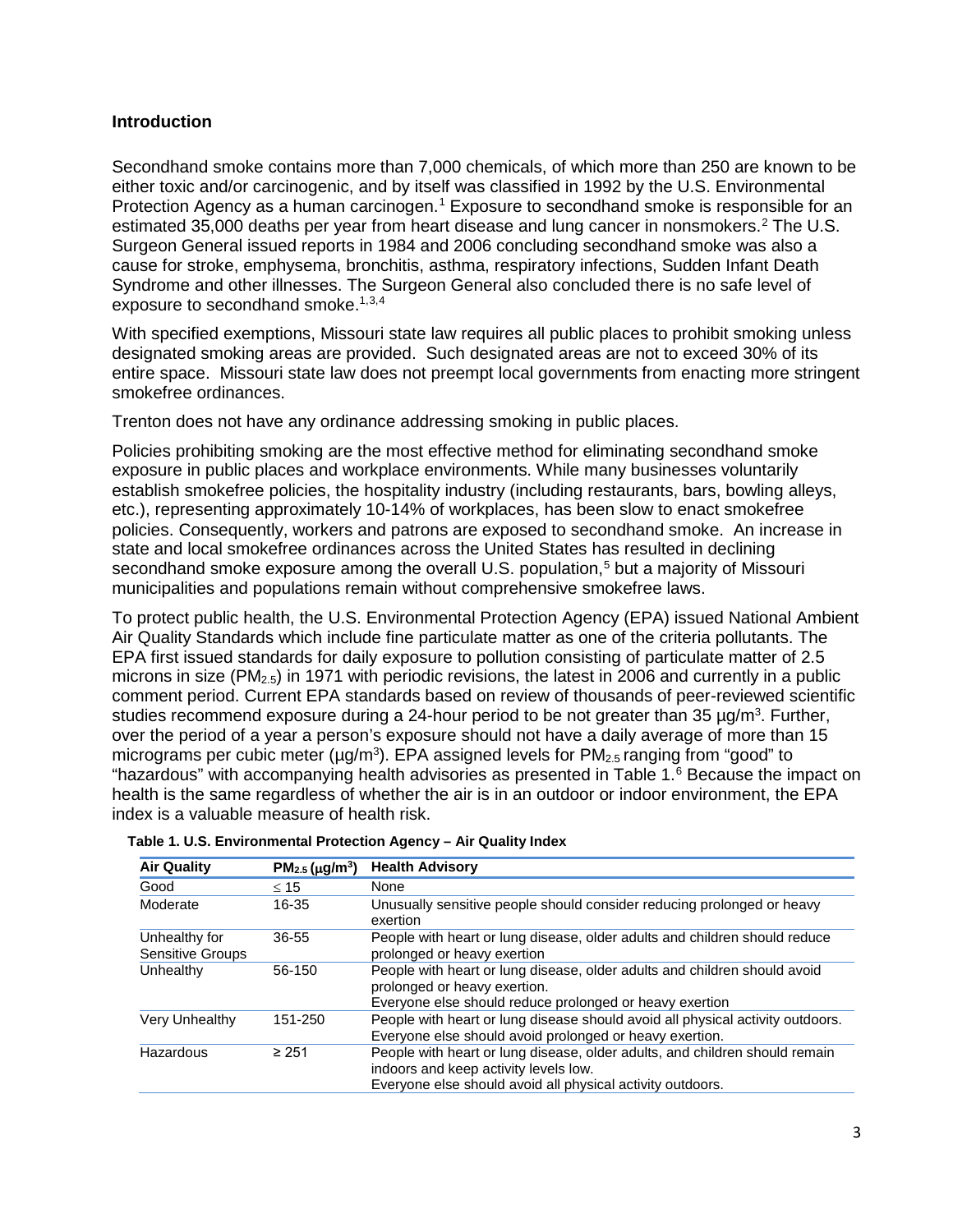# **Methods**

## **Overview**

Particulate matter smaller than 2.5 micrograms ( $PM_{2.5}$ ) was measured. Particles of this size are easily inhaled deep into the lungs, can pass into the bloodstream, and are associated with pulmonary and cardiovascular disease and mortality.

Indoor air quality for fine particulate matter pollution was sampled for 9 public places in Trenton on October 23, 2015. Six of the locations had smoking indoors, the other three locations did not.

#### Measurement Protocol

A TSI Sidepak AM510 Personal Aerosol Monitor (TSI, Inc., St. Paul, MN) was used to sample and record the levels of particulate matter pollution in the air. The Sidepak uses a built-in sampling pump to draw air through the device, where the particulate matter in the air scatters the light from a laser to assess the real-time concentration of particulate matter smaller than 2.5 micrograms to be recorded as  $PM<sub>2.5</sub>$ . The concentrations of particulate matter were recorded as micrograms per cubic meter ( $\mu$ g/m<sup>3</sup>). The Sidepak was zero-calibrated prior to each use by attaching a HEPA filter according to the manufacturer's specifications. The Sidepak was set to a one-minute log interval, which averages the previous 60 one-second measurements.

Locations were visited between 6 p.m. and 10 p.m. A minimum of 45 minutes was spent in each location to monitor air for data collection. The number of people and the observed number of burning cigarettes were recorded during the air quality sampling period. A sonic measuring device was used to measure room dimensions, enabling unobtrusive calculation of the volume of each location. Active smoker density was calculated by dividing the average number of burning cigarettes by the volume of the room in meters. The number of burning cigarettes was divided by the number of people at the location to determine the percent of people smoking.

Air quality sampling was conducted discreetly in order to not disturb the normal behavior of workers or patrons. For each location, the first and last minute of logged data were removed because they were averaged with outdoor and/or entryway air. The remaining data points were averaged to provide an average  $PM<sub>2.5</sub>$  concentration within the location.

Descriptive data including the location volume in cubic meters  $(m^3)$ , number of people, number of burning cigarettes, and smoker density (number of burning cigarettes per 100 m<sup>3</sup>) were recorded for each location and averaged for all locations. Additionally, the results are compared to the EPA Air Quality Index.

## **Results**

The average PM<sub>2.5</sub> level for the 6 sampled smoking locations was 109.6  $\mu$ g/m<sup>3</sup> (range: 36.5 – 241.2)  $\mu$ g/m $^3$ ). The 3 smokefree locations had an average PM $_{2.5}$  level of 15.8  $\mu$ g/m $^3$  (range: 3.9 – 30.1  $\mu$ g/m<sup>3</sup>). The level of particulate matter air pollution was 14.4 times higher in those locations that allowed smoking compared to those prohibiting smoking. An average 7.3% of patrons were smoking at any given time. Table 2 provides additional details of the monitored venues.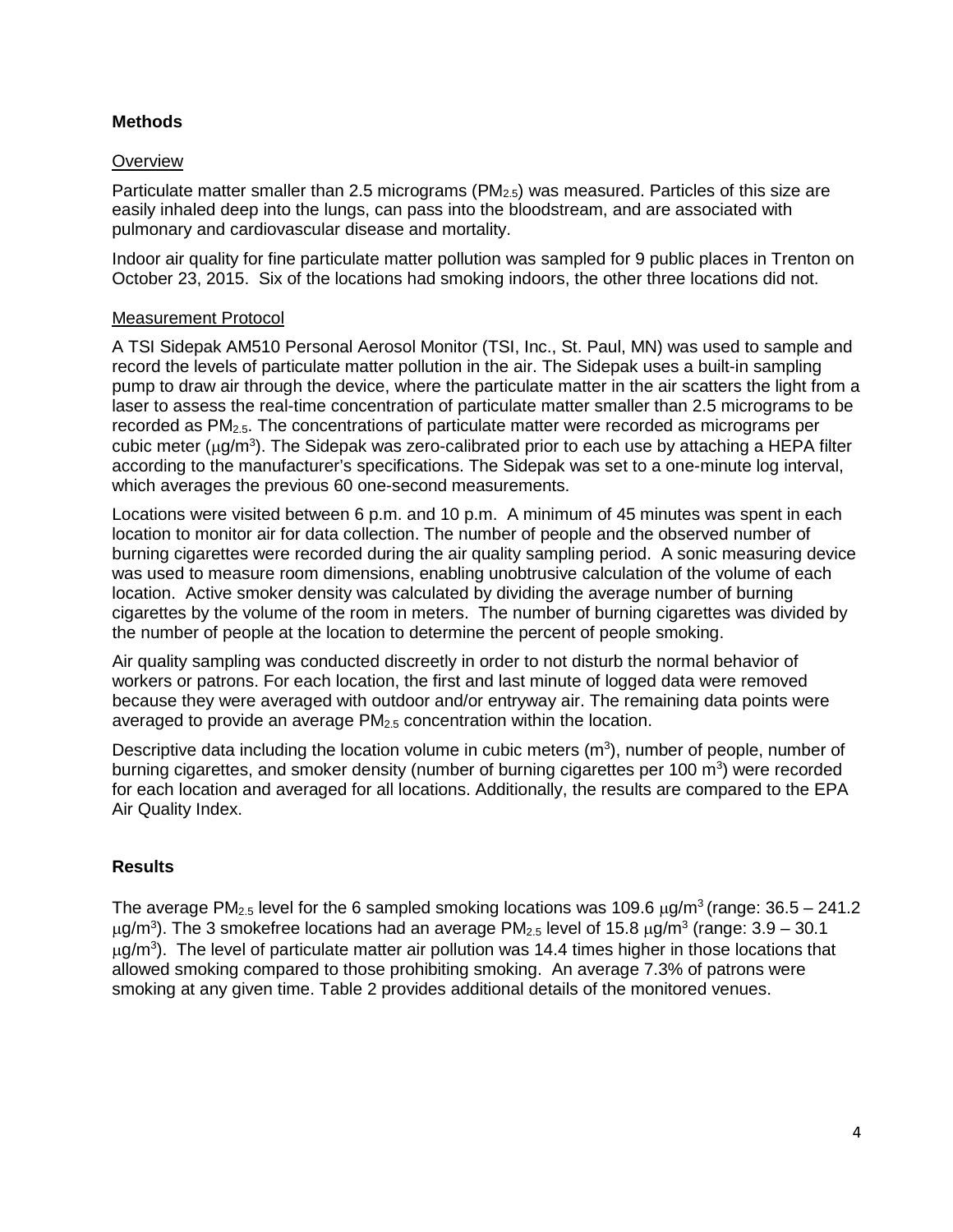| Location | <b>Number</b><br>burning<br>cigarettes | % burning<br>cigarettes to<br># people | <b>Active</b><br>smoker<br>density | Average<br>$PM2.5$ level<br>(µg/m <sup>3</sup> ) | <b>EPA Air Quality</b><br>Index category |
|----------|----------------------------------------|----------------------------------------|------------------------------------|--------------------------------------------------|------------------------------------------|
| $A^*$    |                                        |                                        |                                    | 13.6                                             | Good                                     |
| B*       |                                        |                                        |                                    | 30.1                                             | Moderate                                 |
| $C^*$    |                                        |                                        |                                    | 3.7                                              | Good                                     |
| Average  |                                        |                                        |                                    | 15.8                                             | <b>Moderate</b>                          |
| D        | 1.2                                    | 4.5                                    | 0.10                               | 63.5                                             | Unhealthy                                |
| Е        | 1.3                                    | 8.5                                    | 0.10                               | 99.5                                             | Unhealthy                                |
| F        | 0.6                                    | 2.6                                    | 0.20                               | 36.5                                             | Unhealthy to<br><b>Sensitive Groups</b>  |
| G        | 0.8                                    | 1.7                                    | 0.75                               | 73.3                                             | Unhealthy                                |
| H        | 3.4                                    | 20.2                                   | 1.17                               | 241.2                                            | Very Unhealthy                           |
|          | 1.6                                    | 6.5                                    | 0.25                               | 143.9                                            | Unhealthy                                |
| Average  | 1.5                                    | 7.3                                    | 0.43                               | 109.6                                            | <b>Unhealthy</b>                         |

# **Table 2. Air Quality Details for Monitored Public Places in Trenton**

\*smokefree venues

<span id="page-4-5"></span><span id="page-4-4"></span><span id="page-4-3"></span><span id="page-4-2"></span><span id="page-4-1"></span><span id="page-4-0"></span>Figure 1 provides details of monitored locations with comparison to the EPA Air Quality Index standards. The  $\blacktriangle$  indicates lowest and highest readings for each location.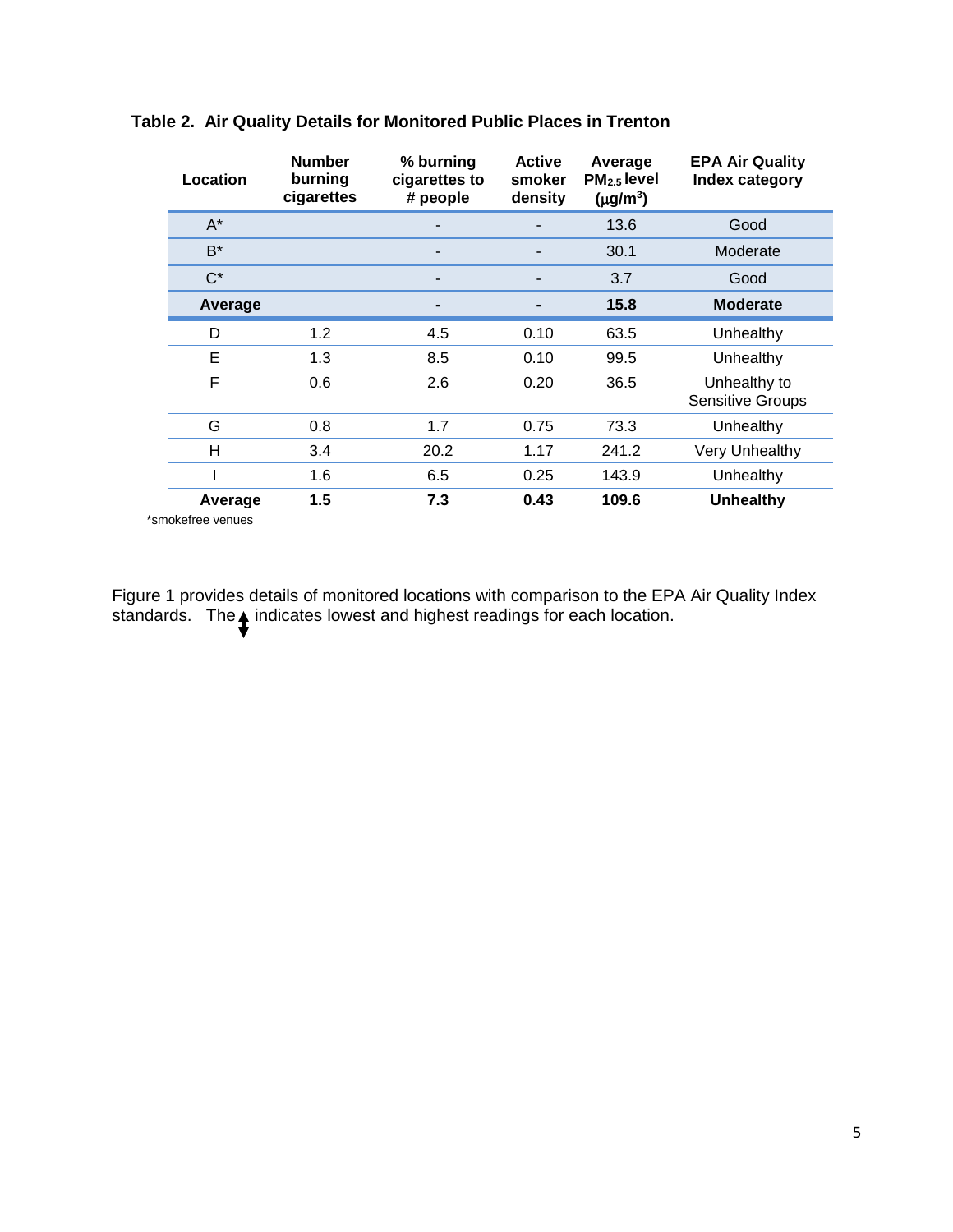<span id="page-5-13"></span><span id="page-5-12"></span><span id="page-5-11"></span><span id="page-5-10"></span><span id="page-5-9"></span><span id="page-5-8"></span><span id="page-5-7"></span>

**Figure 1 – Air Quality Measures for Trenton Public Places – October 2015**

#### <span id="page-5-2"></span><span id="page-5-1"></span><span id="page-5-0"></span>**Discussion**

<span id="page-5-3"></span>Particulate matter pollution is a complex mixture of extremely small particles that when breathed in can reach the deepest regions of the lungs. Exposure to  $PM<sub>2.5</sub>$  is linked to a variety of significant health problems, ranging from aggravated asthma to premature death in people with heart and lung disease.

<span id="page-5-6"></span><span id="page-5-5"></span><span id="page-5-4"></span>This study found PM2.5 pollution to be 14.4 times higher in public places where smoking occurred compared to those without smoking (15.8  $\mu$ g/m<sup>3</sup> vs. 109.6  $\mu$ g/m<sup>3</sup>). Average air quality of sampled smokefree locations was classified as "moderate" by the EPA Air Quality Index with all two being "good" and one as "moderate". The six smoking locations had an average classification of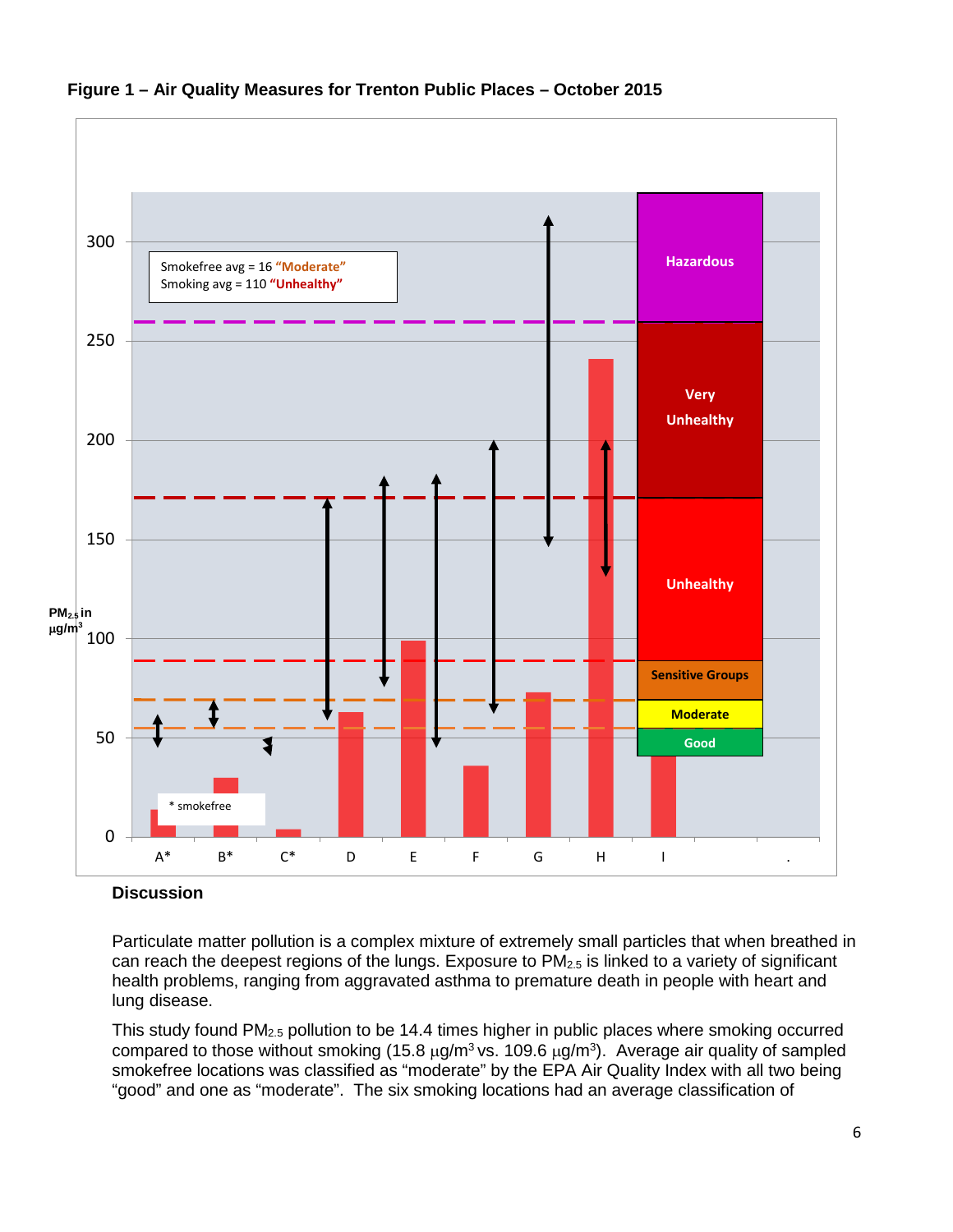"unhealthy" with one classified as "unhealthy for sensitive groups", four as "unhealthy", and one as "very unhealthy".

Full-time employees in public places with smoking were exposed to 167% the established annual EPA exposure limit to protect human health from fine particle air pollution.

Counts of the number of people and of the number of burning cigarettes revealed that on average only 7.3% of the people in these public places were actively smoking. This is slightly more than  $1/5<sup>th</sup>$  the adult smoking prevalence of 34.4% for Grundy County.<sup>[7](#page-5-0)</sup> This refutes the commonly held misperception that a high percent of hospitality industry customers or employees smoke.

The findings of this study are consistent with those of similar previous studies regarding numbers of smokers among customers and employees, and levels of particulate matter air pollution.

<span id="page-6-0"></span>A study of eight hospitality venues in Delaware before and after a statewide smokefree law was implemented found about 90% of the fine particle pollution could be attributed to tobacco smoke.<sup>[8](#page-5-1)</sup> Similarly, a study of 22 hospitality venues in western New York found a 90% reduction in  $PM_{2.5}$ levels in bars and restaurants and an 84% reduction in large recreation venues.<sup>[9](#page-5-2)</sup> Similar findings of reductions of more than 90% of PM2.5 levels in public places were reported after several communities in Kentucky implemented smokefree workplace ordinances.[10](#page-5-3)

<span id="page-6-3"></span><span id="page-6-2"></span><span id="page-6-1"></span>Air quality tested in smoking-allowed public places and workplaces in 28 Missouri communities was rated as "very unhealthy" according to EPA standards. Employees in these places were exposed to 278% the EPA's average annual daily limit for this pollution. Re-testing of air quality in these same workplaces after 12 communities implemented smokefree ordinances saw an 87% reduction in air pollution and employee exposure was reduced to only half the EPA limit.<sup>[11](#page-5-4)</sup>

<span id="page-6-5"></span><span id="page-6-4"></span>Other studies directly assessed the effects of secondhand smoke exposure on human health. One found respiratory health improved rapidly in a sample of bartenders after a state smokefree workplace law was implemented in California, as well as after national smokefree laws were implemented in Ireland and Scotland.<sup>[12,](#page-5-5)[13,](#page-5-6)[14](#page-5-7)</sup>

<span id="page-6-7"></span><span id="page-6-6"></span>A "66 casino" study by Repace found that incremental  $PM_{2.5}$  pollution from secondhand smoke in approximately half of the smoking-allowed casinos exceeded a level known to impact cardiovascular health in nonsmokers after less than 2 hours of exposure, posing acute health risks to patrons and workers.<sup>13</sup>

<span id="page-6-10"></span><span id="page-6-9"></span><span id="page-6-8"></span>The EPA determined even short term exposure to  $PM<sub>2.5</sub>$  air pollution can aggravate irregular heartbeat, set the stage for heart attacks and, for those with heart disease, can cause a heart attack with no warning symptoms. Older adults are at greater risk as they may have undiagnosed heart disease.<sup>[15](#page-5-8)</sup> This is worrisome as the most common first symptom of heart disease is a heart attack; and about half of first-time heart attacks are fatal.

<span id="page-6-12"></span><span id="page-6-11"></span>Examination of blood chemistries of smokers and nonsmokers found harmful effects on the cardiovascular system after even brief exposures of only minutes to hours.[16](#page-5-9),[17](#page-5-10) Still additional studies found a significant reduction in cotinine (a metabolic byproduct of nicotine) and of polycyclic aromatic hydrocarbons (a known human carcinogen found in secondhand smoke) in the bodies of bar and/or casino employees or customers.<sup>[18,](#page-5-11)[19](#page-5-12)</sup>

<span id="page-6-14"></span><span id="page-6-13"></span>A study of air quality in Pennsylvania casinos found that despite low smoking prevalence and with ventilation rates 50% higher than those previously recommended by engineers for smokingpermissible casinos, levels of polycyclic aromatic hydrocarbons and particulate matter were 4 and 6 times respectively that of outdoor air and cotinine levels increased among customers. This study estimated 6 Pennsylvania casino workers' deaths annually per 10,000 at risk; a risk 5 times greater than that of Pennsylvania mining disasters.<sup>[20](#page-5-13)</sup>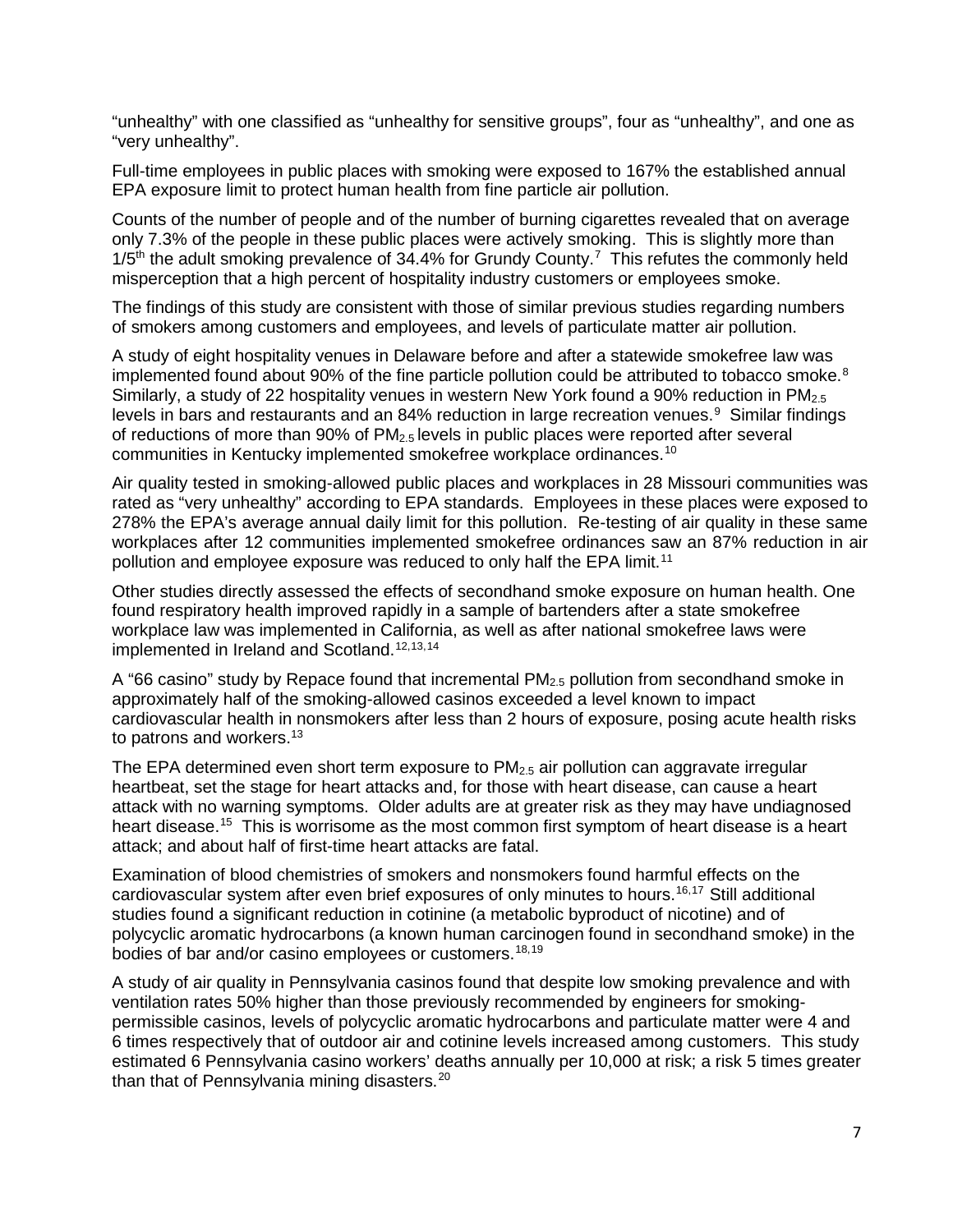Additional studies report an average 17% reduction in hospital admissions for acute myocardial infarctions (heart attacks) within the first year after implementation of a smokefree ordinance or law in the communities.<sup>[21,](#page-6-0)[22](#page-6-1), [23](#page-6-2), [24](#page-6-3), [25](#page-6-4), [26](#page-6-5), [27](#page-6-6), [28,](#page-6-7) [29,](#page-6-8) [30,](#page-6-9) 31</sup> Of note in Figure 2 are reports in which hospitalizations for heart attacks were reduced by 28% in Pueblo, Colorado, within the first 18 months after their smokefree ordinance was implemented; and that the decline continued to a 41% reduction within the first 36 months after the time the ordinance was implemented. However, rates in surrounding Pueblo County and adjacent El Paso County, which had no smokefree ordinances, remained virtually flat for the same periods.<sup>[32,](#page-6-11)33</sup>



**Figure 2 – Hospitalizations for Heart Attacks; Pueblo, Colorado 2002-2006**

A recurring theme is demonstrated by a growing body of evidence showing smokefree policies are proven to provide health benefits for both smokers and nonsmokers. Health benefits are especially greater among non-smokers as seen in studies that found reductions of 30% - 60% among non-smokers for hospitalization for heart attack within the first year of law for smokefree workplaces and public places.<sup>19,[34](#page-6-13)</sup> A Swiss study found a 50% reduction for such hospitalizations among people previously diagnosed with coronary heart disease.<sup>30</sup>

Such evidence reinforces the Centers for Disease Control & Prevention recommendation that physicians advise their patients at risk of or with known coronary heart disease to avoid places where they may be exposed to secondhand smoke.<sup>[35](#page-6-14)</sup>

<span id="page-7-0"></span>Smokefree policies have also been associated with reductions of medical emergencies. The Colorado state smokefree law went into effect July 2006 for all public places and workplaces except casinos. A review of ambulance calls for Gilpin County (which has 26 casinos in Black Hawk and Central City) found a 23% drop in ambulance calls for non-casino locations and the rate for casino locations remained steady. After the state law was amended to include casinos effective January 2008, the rate for calls to non-casino locations (which have already been smokefree for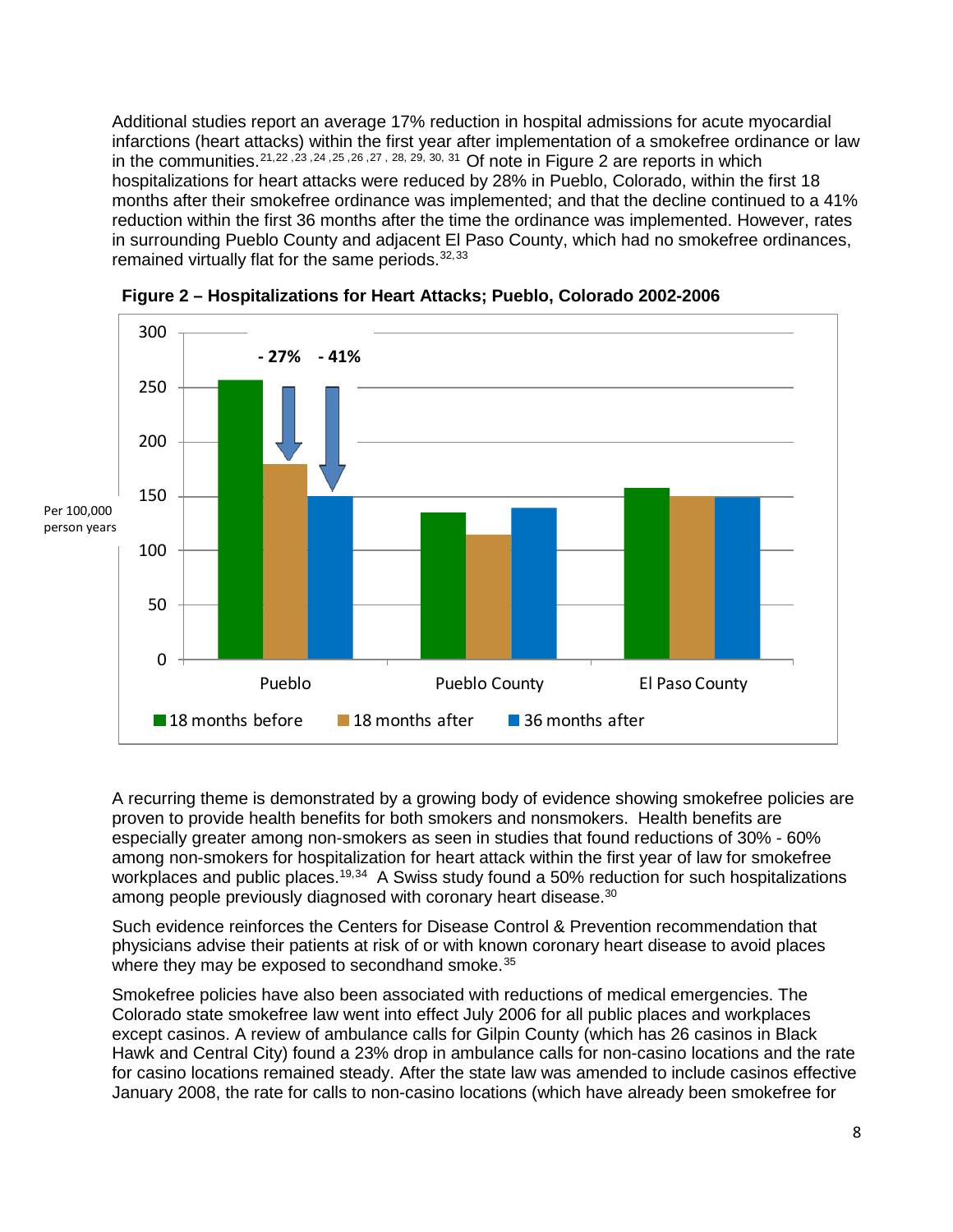1½ years) remained steady; and the rate for casino locations decreased 19%. This indicates a strong correlation between policies for smokefree public places and an approximately 20% decrease in medical emergencies.[36](#page-7-0)

#### **Conclusions**

Public places with smoking in Trenton had over 14 times the fine particulate matter air pollution of the smokefree public places. Average air quality for a smokefree public place was rated "moderate" by EPA standards, while that of smoking locations was "unhealthy".

Full-time employees in public places that allow smoking are exposed to 167% the established annual EPA exposure limit to protect human health from fine particle air pollution.

Employees and patrons in public places in Trenton where smoking occurred were exposed to very unhealthy levels of an air pollutant known to cause heart disease, cancer and other diseases.

Peer-reviewed studies have demonstrated policies prohibiting smoking in public places and workplaces dramatically reduce secondhand smoke exposure and improve employee and public health.

#### **References**

- <sup>2</sup> U.S. Environmental Protection Agency. Respiratory Health Effects of Passive Smoking: Lung Cancer and Other Disorders, 1992.
- <sup>3</sup> The Health Consequences of Involuntary Smoking: A Report of the Surgeon General, U.S. Department of Health and Human Services. 1986.
- <sup>4</sup> *The Health Consequences of Involuntary Exposure to Tobacco Smoke: A Report of the Surgeon General*, U.S. Dept of Health & Human Services, Centers for Disease Control & Prevention, 2006
- <sup>5</sup> Centers for Disease Control and Prevention, "State-Specific Prevalence of Current Cigarette Smoking Among Adults and Secondhand Smoke Rules and Policies in Homes and Workplaces—United States, 2005", MMWR, Oct. 27, 2006. 55(42); 1148-1151.
- $6$  U.S. Environmental Protection Agency, 40 CFR Parts 51 and 58, [EPA-HQ-OAR-2007-0195; FRL-RIN 2060-AO11, Air Quality Index Reporting and Significant Harm Level for Fine Particulate Matter,

<http://www.epa.gov/oar/particlepollution/pdfs/20090115fr.pdf> accessed August 5, 2009 <sup>7</sup> 2011 County Level Study, Adult Smoking Prevalence for Grundy County, Missouri Department of Health & Senior Services,

- [http://health.mo.gov/data/mica/County\\_Level\\_Study\\_12/header.php?chkBox=A&cnty=213&profile\\_type=04](http://health.mo.gov/data/mica/County_Level_Study_12/header.php?chkBox=A&cnty=213&profile_type=04) 8 Repace, J., "Respirable particles and carcinogens in the air of Delaware hospitality venues before and after a smoking ban" J Occup Environ Med, 2004. 46(9): pp. 887-905.
- <sup>9</sup> Centers for Disease Control and Prevention, "Indoor Air Quality in Hospitality Venues Before and After the Implementation of a Clean Indoor Air Law – Western New York 2003", MMWR, Nov. 12, 2004. 53(44); 1038-1041.
- <sup>10</sup> Hahn, Ellen J., DNS, RN, et.al. "Smoke-free Laws and Indoor Air Pollution in Lexington and Louisville", Louisville Medicine, March 205, Vol. 52, No. 10, pp. 391-409
- <sup>11</sup> Cowan, Stanley R., RS, "Missouri Communities Indoor Air Quality in Public Places", October, 2015<br><sup>12</sup> Eisner, M.D., et.al, "Bartenders' respiratory health after establishment of smoke-free bars and taverns" JAMA, 1998
- 280(22): pp. 1909-14.
- <sup>13</sup> Allwright, Shane, et.al., "Legislation for smoke-free workplaces and health of bar workers in Ireland: before and after study", BMJ, 12 November, 2005;331:1117

 <sup>1</sup> *How Tobacco Smoke Causes Disease: The Biology and Behavioral Basis for Smoking-Attributable Disease: A Report of the Surgeon General*, U.S. Dept of Health & Human Services, Centers for Disease Control & Prevention, 2010